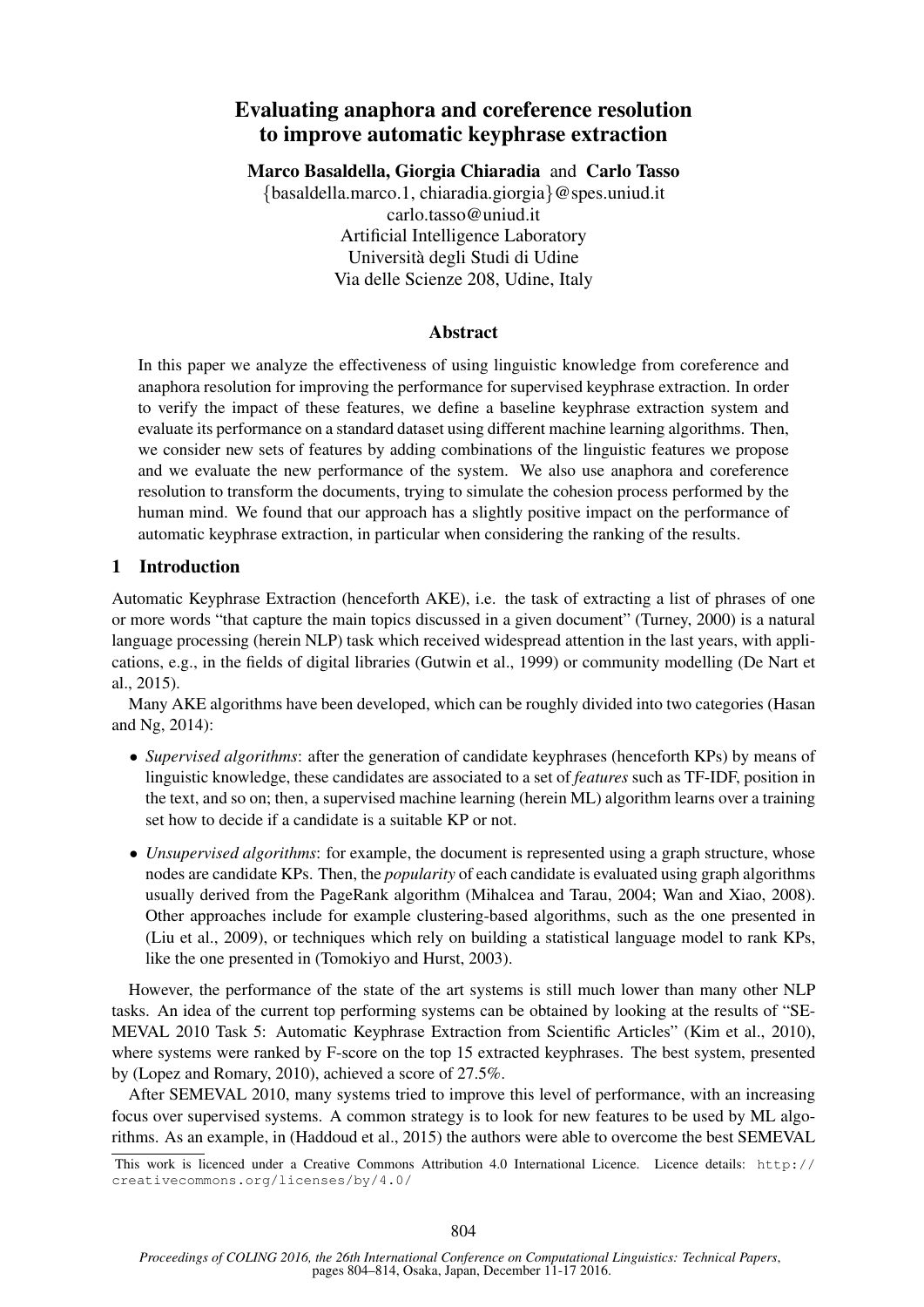performance achieving an F-Score of 28.6% on the top 15 KPs, by introducing a feature called Document Phrase Maximality, which they claim is able to better identify overlapping KPs, i.e. keyphrases that have a part in common, like for example "engineering" and "software engineering".

In this paper we follow the path of exploring new features and new ways of using linguistic knowledge from anaphora resolution to improve AKE. We started from the following hypotheses:

- If an n-gram is referenced many times inside a document, e.g. has many *anaphors*, its level of relevance as a KP may increase;
- If a pronoun can be replaced with the noun (or noun phrase) that it substitutes, we may detect information about said noun that otherwise would be lost; this information could be used to detect better KPs.

To check if these hypotheses hold we used the following approach. First, we set a baseline to compare our hypotheses against by choosing a minimal set of features that defined a system behaving like an average SEMEVAL 2010 contestant. Then, we designed two approaches, one based on the new linguistic features and the other based on a text preprocessing stage which applies anaphora-antecedent substitutions. Finally, we evaluated the performance of several ML algorithms using the SEMEVAL 2010 dataset and different feature sets combination which include the first hypothesis, the second one, or both.

# 2 Related work

The use of linguistic knowledge in AKE is not new. An interesting approach is the one presented in (Hulth, 2003), where the author wanted to demonstrate that the use of linguistic knowledge can lead to more compelling results than the ones obtained with the application of statistical features only. The AKE system proposed by Hulth exploits 4 features: three introduced in (Frank et al., 1999), which are within-document-frequency, collection-frequency and position of the first occurrence of the token, plus a new one that evaluates the POS-tag assigned to a term. The KPs extracted with the linguistic approach turned out to have lower recall but greater precision than the ones computed with the statistical one. In (Nguyen and Kan, 2007) the authors used a similar approach by taking into account also suffix sequences, acronym status and POS tag sequence as an hint for terminological status of the candidates. In (Pudota et al., 2010) instead the authors designed a system which weighted KPs based on the number of nouns contained in them. This system is the ancestor of the Distiller framework (Basaldella et al., 2015), which is the software we used in this work to perform our experiments.

Another way to improve AKE could be taking advantage of linguistic knowledge from anaphora and coreference resolution, which are the fields we are going to explore in this paper. Anaphora resolution is the problem of resolving what a pronoun or a noun phrase refers to. Lappin and Leass (1994) proposed "an algorithm for identifying both intrasentential and intersentential antecedents of pronouns in text": they use syntactical and morphological filters to find out dependencies between pronouns and possible related noun phrases (herein NPs), scoring the candidates by considering salience to select an adequate antecedent for each pronoun not flagged as pleonastic.<sup>1</sup>

A close field to anaphora resolution is *coreference resolution*. These two fields share similar information, so they overlap in a certain way: resolving anaphora is about finding the "cohesion"<sup>2</sup> which points back to some previous item" as stated in (Halliday and Hasan, 2014). So, the process of binding an antecedent to an anaphora is anaphora resolution; coreference resolution instead is the process of detecting when anaphors and their antecedent(s) have in common the same referent in the real world. Consider this the example from (Mitkov, 2014):

This book is about anaphora resolution. The book is designed to help beginners in the field and its author hopes that it will be useful.

 $<sup>1</sup>$ A pleonastic pronoun is tipically used in phrasal verbs as subject or object but without an effective meaning (i.e. *it* seems,</sup>  $it$  is known, etc.)

<sup>&</sup>lt;sup>2</sup> see section 3.1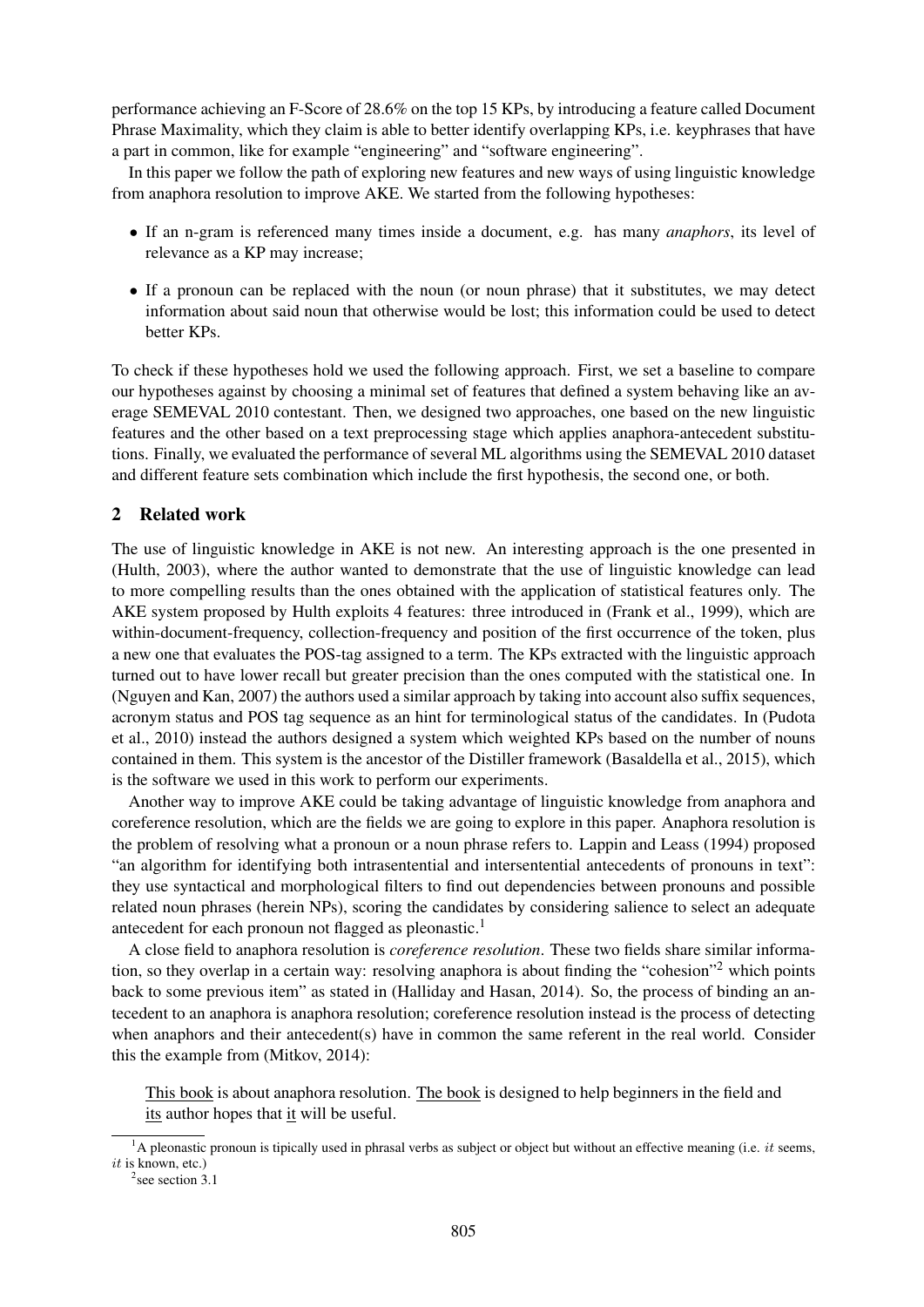Then the NP "the book" and both the pronouns "its" and "it" are anaphors referring to the antecedent "This book", and all three anaphors have the same real-word referent, which is "this book". So anaphors and their antecedent(s) are coreferential and form a chain, called *coreference chain*, in which all the anaphors are linked to their antecedent.

In our experiment we use the Stanford Coreference Resolution System dcoref (Manning et al., 2014) to retrieve anaphors and referents to implement our linguistics based features. We choose this software because of its good performance, since it is the direct descendant of the top ranked system at the CoNLL-2011 shared task. Moreover, both the Distiller and Stanford's system are Java-based, thus the integration of the two systems is easier. To resolve both anaphora and coreference, dcoref extracts the couples of anaphors and their relative referents, according to the matching of phrases' attributes, such as gender and number.

Other strategies to anaphora resolution, as the one introduced by Ge et al. (1998), use statistical information to resolve pronouns They use the distance between pronoun and the proposed antecedent to check the probability of the connection between them, information about gender, number, and animacity of the proposed antecedent as hints for the proposed referent, and head information to make selectional restrictions and mention count.

# 3 Anaphora in Keyphrase Extraction

## 3.1 Motivation

When we (humans) communicate, whether in a spoken or written form, generally we express a *coherent* whole, i.e., a consistent and logical collection of words, phrases, and sentences. People often use abbreviated or alternative linguistic forms, such as pronouns, referring to or replacing some items that were previously mentioned in the discourse. Thus, to fully understand the discourse we need to interpret these elements, which *depend* on the elements they refer to. In linguistics, this process of interpretation is called *cohesion* (Mitkov, 2014).

On the other hand, when a document is processed for AKE, non influential words are usually removed. These words, commonly called *stop words*, are excluded from the text because they appear to be not significant, even if they are extremely frequent. Among them there are also pronouns such as *he*, *she*, *it*, *that*, *who*, and so on. The removal of such elements causes a loss of cohesion, both syntactically and semantically.

Moreover, pronouns have a relevant role in the sentences since they allow the author to enrich his writing using a richer vocabulary, composing more complex sentences, and so on. Pronouns are parts of the text which typically have the function of a substitute: depending on the case, they can replace a subject or an object, they can indicate possession, places, or refer back to people or things previously mentioned. Given these premises, disregarding all pronouns without replacing them with a valuable substitute could lead to a loss of a syntactical and/or semantical information. In fact, during the reading process we are able to decode the information conveyed by pronouns because we automatically replace them with the entity they refer to. In NLP a similar process is performed by anaphora resolution, thus our idea is to use this information, which would be otherwise lost, for AKE.

# 3.2 Definitions

We use the following definitions. Words are identified with the letter w and keyphrases with  $kp$ . Given a document d,  $S(kp)$  is the set of sentences  $s \in d$  in which kp appears. Given a sentence  $s \in S(kp)$ , we denote with |s| the number of words in s, with  $|kp|$  the number of words in kp, with  $|S(kp)|$  the number of sentences in the set, and so on. Finally,  $|C(d)|$  is the number of clauses in the document d, which are defined as a "simple sentences" or, more precisely, the smallest grammatical units which can express a complete proposition<sup>3</sup>.

<sup>3</sup>Here we use *clause* and *proposition* as defined in (Kroeger, 2005).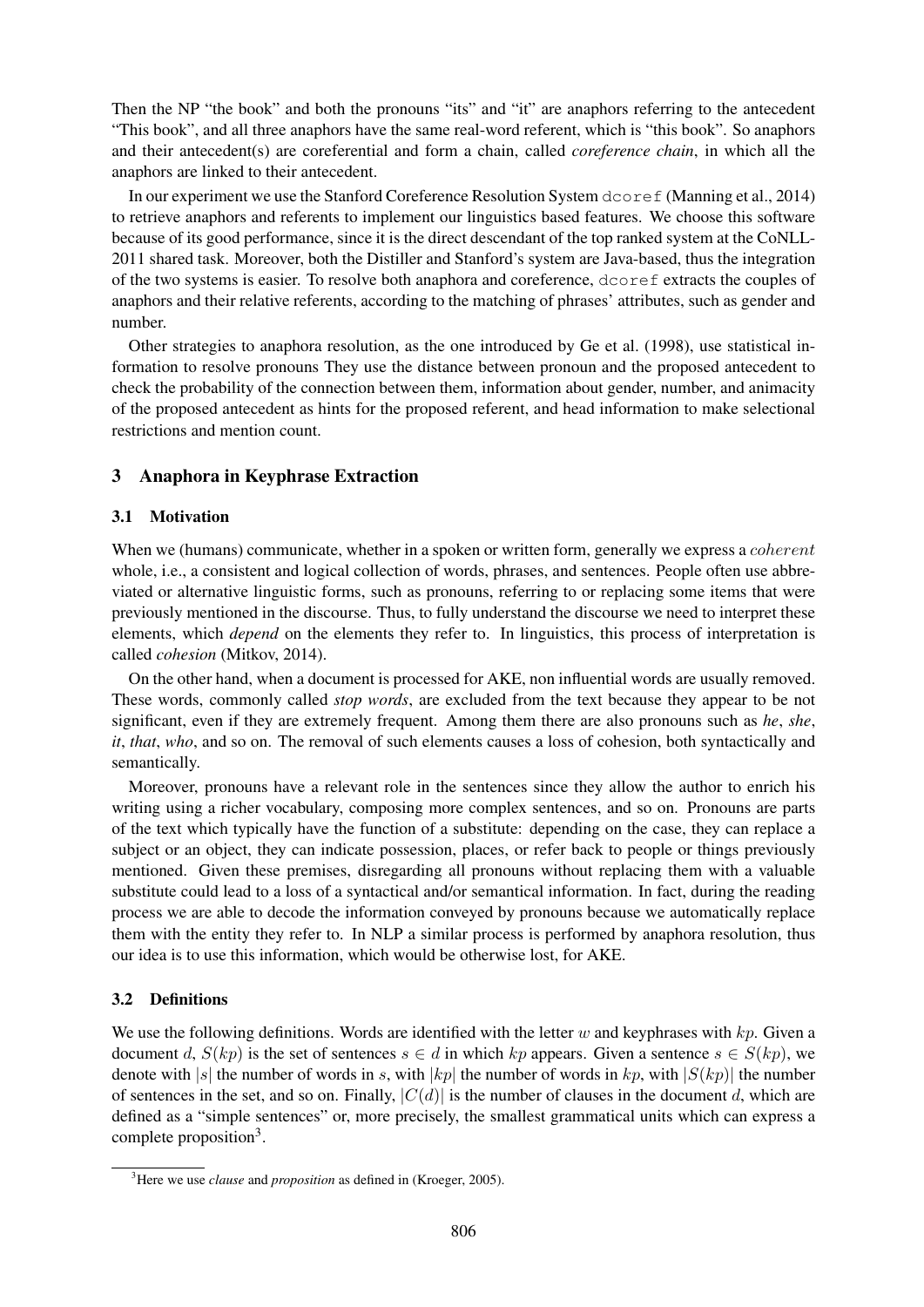#### 3.3 First approach: Use of anaphora in Machine Learning features

As our first approach we decided to use linguistic knowledge to produce some new features. In detail, we designed a statistical feature that counts all the pronouns/pronominal anaphors which point to an entity (the *antecedent*), and a feature based on on lexical noun phrase anaphors, which are realized as definite noun phrases and proper names (Mitkov, 2014). We will call them *nominal anaphors* and *proper name anaphors* respectively.

For the first feature we follow this process: first, we use the Stanford CoreNLP Coreference Resolution System to find all the anaphors contained in a text and link them to their antecedent. Then, we select the pronominal anaphors, which are anaphors identified by personal pronouns *(he, she, ...)*, reflexive pronouns *(him, her, ...)*, possessive pronouns *(himself, itself, ...)*, demonstrative pronouns *(that, those, ...)*, and relative pronouns *(which, who, ...)*. Finally, we normalize the counted references for each antecedent dividing them by the number of clauses in the document.

Formally, we call  $PA(kp)$  the set of pronominal anaphors for which kp is the antecedent. We define:

$$
numOfReference(kp) = \frac{|PA(kp)|}{|C(d)|}
$$

In our opinion, the use of sentences for normalization is not correct because within a sentence we could find more than one pronoun, skewing the normalization. If we choose the number of clauses to normalize the feature we are instead sure that  $0 \leq numOfReference \leq 1$ . For clarity, consider the "this book" example from (Mitkov, 2014) from in Section 2: by normalizing over sentences, the value of the feature would be  $\frac{2}{1} = 2$ , while by normalizing over clauses the value of the feature is  $\frac{2}{5} = 0.4$ .

The other linguistic feature we implemented is based on *nominal* and *proper name* anaphors. A nominal anaphora instead arises when the referring expression has a non-pronominal noun phrase as its antecedent: it is the case of clauses in which anaphora and antecedent are implicitly related, i.e., they do not stand in a structural or grammatical relationship, but they are linked by a strong semantic one. Consider this example from Wikipedia<sup>4</sup>:

Margaret Heafield Hamilton (born August 17, 1936) is a computer scientist, systems engineer and business owner. She was Director of the Software Engineering Division of the MIT Instrumentation Laboratory, which developed on-board flight software for the Apollo space program. In 1986, she became the founder and CEO of Hamilton Technologies, Inc. in Cambridge, Massachusetts. The company was developed around the Universal Systems Language based on her paradigm of Development Before the Fact (DBTF) for systems and software design.

Here "Margaret H. Hamilton" is the *antecedent* and the corresponding anaphors are the underlined words in the quote. "Computer scientist", "Director of the Software Engineering Division" are all examples of *nominal anaphors*.

The Wikipedia excerpt continues with this sentence:

Hamilton has published over 130 papers, proceedings, and reports about the 60 projects and six major programs in which she has been involved.

Here, "Hamilton" is a proper name referring to "Margaret Heafiled Hamilton", and realizes a *proper name anaphora*.

When we read these sentences we automatically link for example the concept of being a "computer scientist" to a property of the subject of this sentence, while in AKE this information is lost. Hence, the basic idea behind this feature is to reward all the candidate KPs which appear in a nominal or proper name anaphora because they implicitly refer to the mentioned subject, highlighting important aspects of it.

<sup>4</sup>https://en.wikipedia.org/wiki/Margaret\_Hamilton\_(scientist)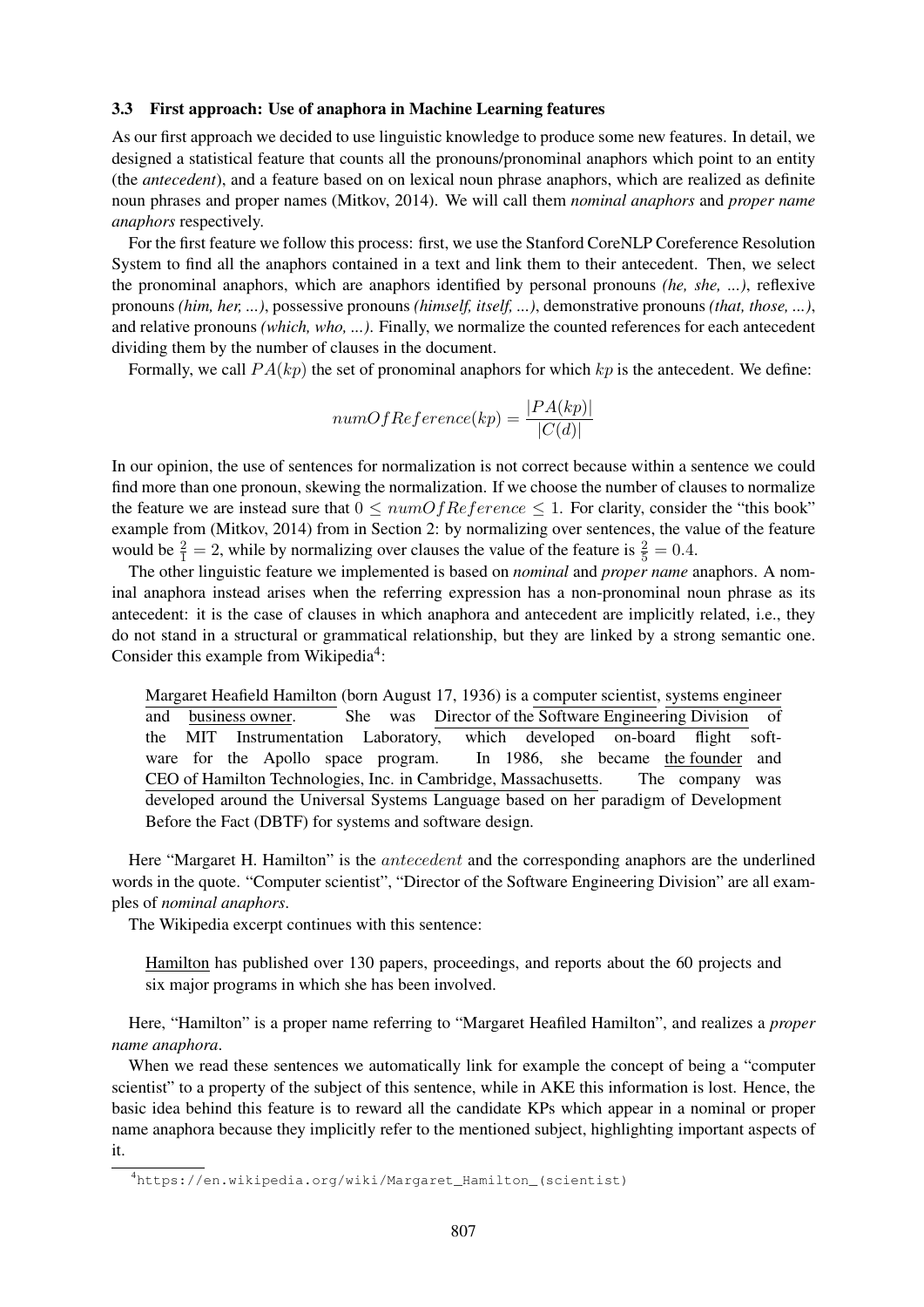In details, we process the document as previously defined. Then, for each candidate KP, we count all the times it appears in the set of the lexical noun phrases, i.e., the set of nominal and proper name anaphors. Finally we normalize the obtained score by the total number of appearances of the candidate in the document.

Formally, given a keyphrase  $kp \in K$  and the set of the lexical noun phrase anaphors in the document NP A, the *inAnaphora* feature can be computed as follows:

$$
inAnaphora(kp) = \frac{|\{a \in NPA|kp = a\}|}{|S(kp)|}
$$

#### 3.4 Second approach: Use of anaphora for preprocessing

While the previous approaches are able to capture some information about anaphora, they are not powerful enough to catch other knowledge that anaphora convey. For example, frequency-based features such as TF-IDF, which play an important role in several AKE algorithms since its first introduction in (Frank et al., 1999), may be recalculated using the anaphora in the frequency count as well.

This leads us to a different strategy: transforming the text into something that resembles the original human reading process as described in Section 3.1. To achieve this goal, we add to the our system a preprocessing stage that receives the original text from the dataset and substitutes in it all the non pleonastic pronouns with their antecedent. After this preprocessing phase, we perform AKE as usual and then we evaluate the results.

Consider the example we introduced in Section 3.3. If we apply the pre-processing, the sentence becomes:

Margaret Heafield Hamilton (born August 17, 1936) is a computer scientist, systems engineer and business owner. Margaret Heafield Hamilton was Director of the Software Engineering Division of the MIT Instrumentation Laboratory, MIT Instrumentation Laboratory developed on-board flight software for the Apollo space program. In 1986, Margaret Heafield Hamilton became the founder and CEO of Hamilton Technologies, Inc. in Cambridge, Massachusetts. The company was developed around the Universal Systems Language based on Margaret Heafield Hamilton paradigm of Development Before the Fact (DBTF) for systems and software design.

Unfortunately, the original articles from the SEMEVAL 2010 Task 5 are transformed into plain text using the UNIX tool pdftotext. The output of this tool is a very unstructured text, where not only information about title, sections, etc., is lost, but also figures and tables may be placed inside content paragraphs, sentences may be badly split, and so on. This caused problems with the anaphora resolution and substitution algorithm, whose precision was undermined by these conversion errors. Moreover, these formatting problems may cause an erroneous coreference chain where the effects of an early bad resolution are amplified while going further in the text.

Thus, to improve anaphora resolution (and then substitution) in the original text, we segment the original text into sections. In this way, we improve the reliability of the parsing tree for the sentences and so we obtain more a correct performance in searching the antecedent. To perform this segmentation we use some heuristics to distinguish the title, the authors, and the email addresses, and to detect the boundaries of sections, paragraphs, figures, and so on. As a result, the text to process becomes more similar to the original graphical appearance in the PDF format, it is more structured, and it contains also less errors.

Then, by using this structure, we work on single sections, generating and using the coreference chain with the Stanford CoreNLP Coreference Resolution System to collect all the pronominal anaphors. Finally, we go back to the antecendent of each pronoun detected in the chain and we replace the former with the latter. The text turns out to be simpler but more informative for our AKE algorithm: by replacing the pronouns in the document we have no loss of information, while we are able to recover statistical and semantical information about the antecedents that would be otherwise lost.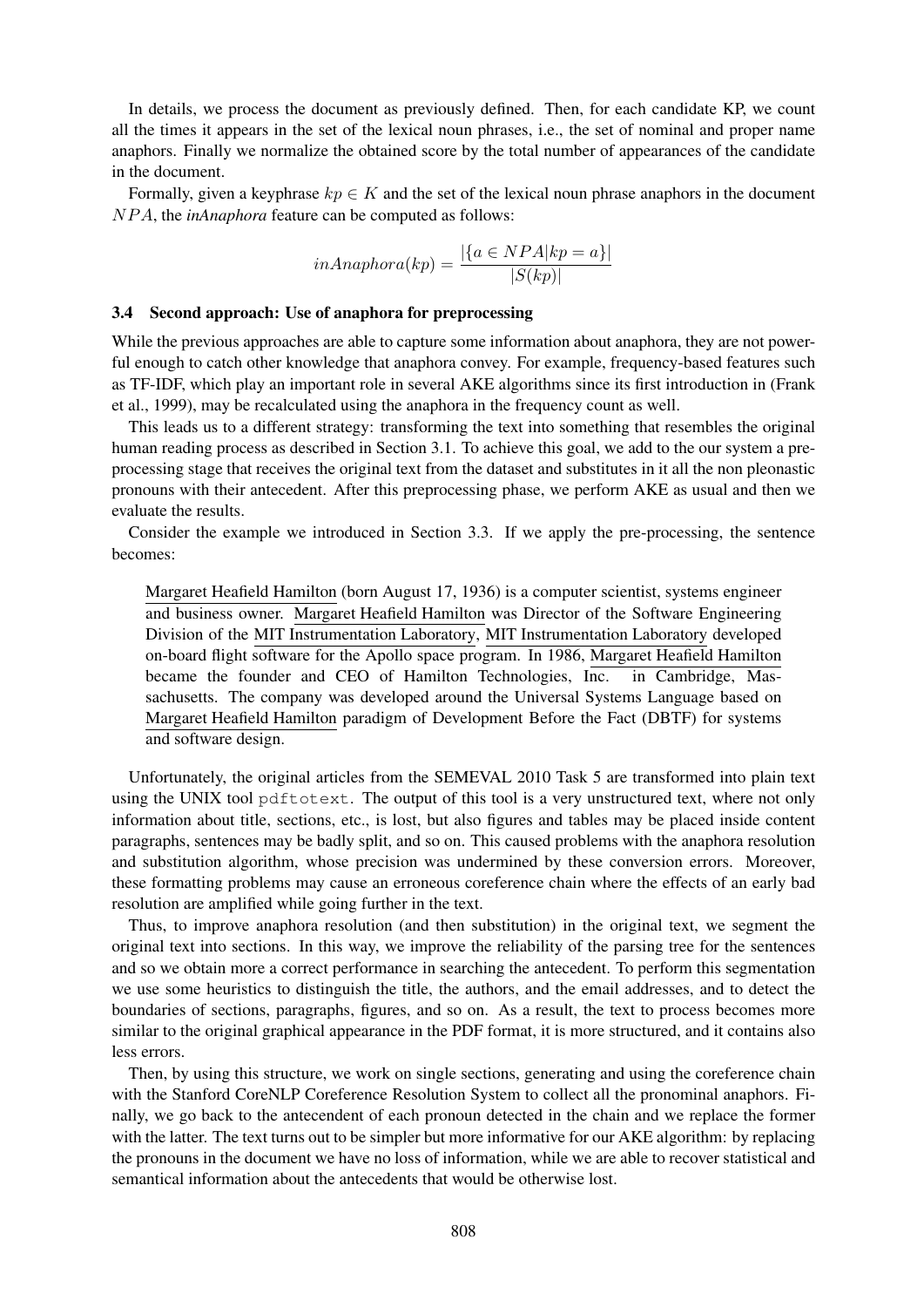The choice of substituting only pronominal anaphors is justified by the fact that nominal anaphors may not be just synonyms but also very different words, possibly with a different meaning. This happens because nominal anaphors have only the property of referring to the same entity in common thus substituting a nominal anaphora with its antecedent could change the meaning of the sentence. For example, from the text above, "Computer scientist", "system engineer", "Director of the Software Engineering Division", are all references to "Margaret Heafield Hamilton", but if we substitute them with the head of chain (i.e. "Margaret Heafield Hamilton"), the meaning of the sentence is completely different. Considering proper name anaphors is worthless as well: replacing a proper name anaphora with its antecedent could lead to a substitution that in our opinion could be useless or wrong. For example, in a biography there could be more people indicated by a common surname. Thus, an arbitrary substitution of all proper name anaphors could be wrong, because the anaphora resolution software may fail to identify the correct subject: in our example, if the head of the coreference chain is "Hamilton", we risk to replace "Margaret Heafield Hamilton" with her husband, whose surname is Hamilton too.

To summarize this approach, we follow this process: first, we parse the article from the dataset and use some heuristics to divide it into correctly formatted sections. Then, we process each section with the Stanford CoreNLP Coreference Resolution System, we collect all the pronominal anaphors, and we replace each anaphora with the correct antecendent. Finally, we submit the preprocessed text to the AKE process along with the value of the *InAnaphora* feature. Regarding to the *numOfReference* feature, which concerns only pronominal anaphors, its use has to be taken into consideration as well because when documents are preprocessed with substitution, different coreference chains could be discovered.

#### 4 Methodology

#### 4.1 Baseline algorithm

In order to evaluate the impact of the proposed features, we used the Distiller framework to implement a baseline keyphrase extraction algorithm with few basic features. In our baseline algorithm candidate KPs are n-grams selected from the text if they match a given set part-of-speech patterns, which is one of the most common way of generating candidates in literature (Hasan and Ng, 2014).

The baseline feature set for our experiment is a set of well-accepted features for AKE, i.e., given a candidate KP, we consider:

## • TF-IDF;

- relative position of the first appearance of the candidate (*height*);
- difference between the position of the last and the first appearance (*lifespan*);
- number of appearances of the candidate in the text, normalized by number of sentences.

Then, we consider a new feature set, in which we add to the baseline a fifth feature called Document Phrase Maximality (DPM), introduced by Haddoud et al. (2015). We use this feature because it supposedly should help to discriminate between candidate keyphrases which often appear as substring of another candidate. We deem this feature as necessary because, by using our substitution algorithm, we usually substitute an anaphora with a longer antecedent, thus leading to an increase of frequency of all the words contained by the antecedent. In our example, we will substitute the anaphors with "Margaret Heafield Hamilton", thus increasing the frequency, e.g., of the word "Hamilton", but DPM allows us to assign a *low* score to the single words while assigning an *high* score to the full name of the scientist.

The Machine Learning algorithms we choose are logistic regression, neural networks, and boosted decision trees, since these algorithms have a reputation of being good algorithms in the AKE community (Hasan and Ng, 2014). We used their implementation with the R software, using the  $q \text{1m}$ , nnet and C5.0 libraries to train the respective models. We used no particular tweaking on the algorithms; the neural network used was a simple Multi Layer Perceptron (MLP) with one hidden layer. Then, we ranked KPs using the raw probability output by the algorithms.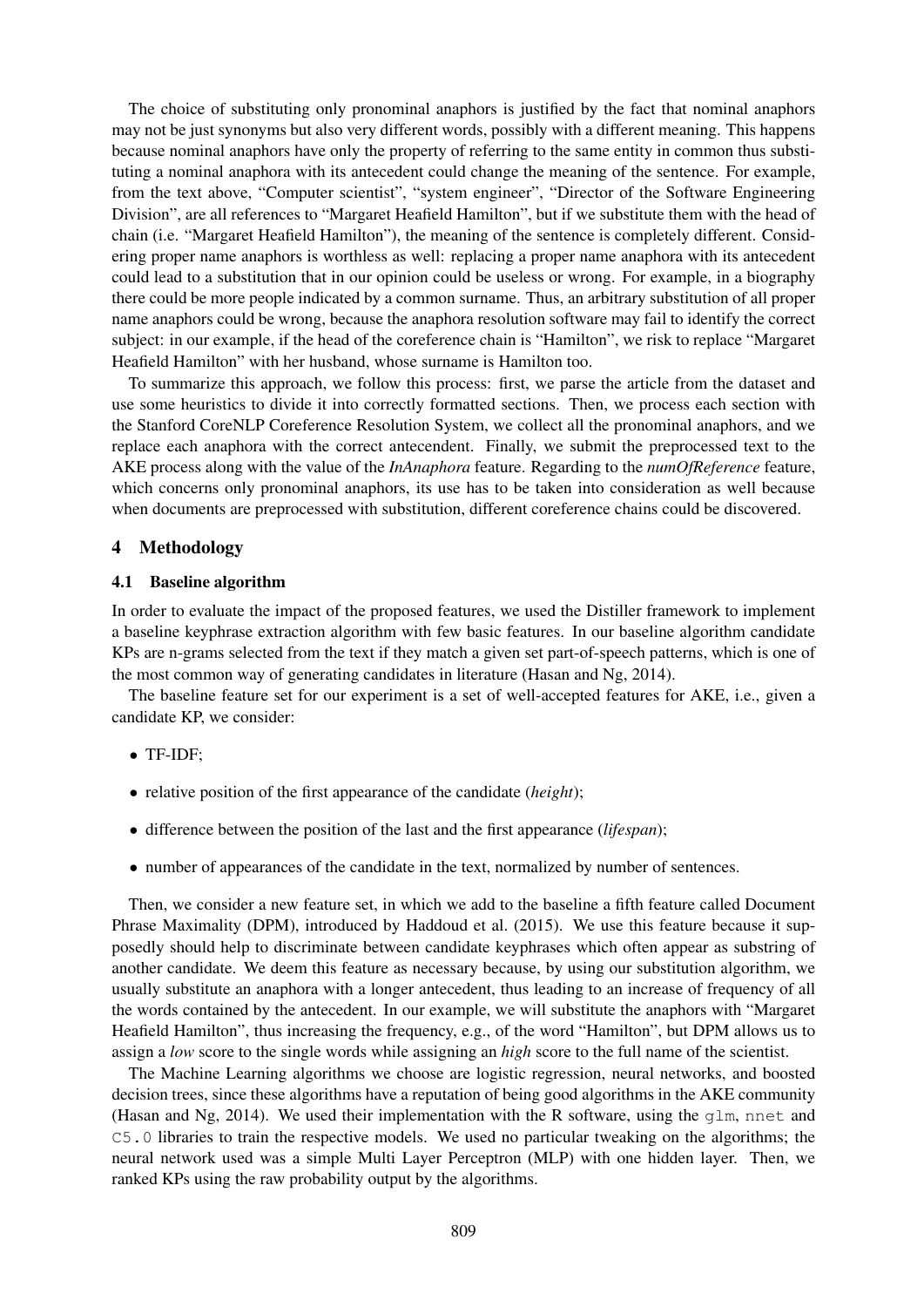Table 1: Hypothetical Precision, Recall, F1-Score and MAP of three systems A, B and C over a document with 15 correct keyphrases. A tick mark  $(\checkmark)$  indicates a system assigned correct keyphrase, while an x mark  $(X)$  a wrong one.

We didn't choose a bigger feature set because there is no agreement on which are the "state of the art" features for AKE. The top performing systems use many different strategies: in (Lopez and Romary, 2010), the authors use few features, but a custom "post-machine learning" ranking algorithm; in (You et al., 2013) few features are used, but a different candidate generation algorithm; in (Haddoud et al., 2015), we can find more than 20 features.

Moreover, this simple feature set is enough to get an average performance on the SEMEVAL task. With the MLP, our baseline system showed an F-score of 19.69% on the best 15 keyphrases, which is good enough to be ranked  $11^{th}$  out of 20 contestant in the SEMEVAL 2010 challenge. The same position would be achieved using logistic regression, with a score of 19.22%, while the use of decision trees causes a slip of one position down, with a score of 18.95%.

#### 4.2 Metrics

The usual metrics used in AKE are Precision (P), Recall (R), and F1-Score, but these metrics are not the only ones that we will consider in evaluating our system. In fact, we believe that our proposed system may offer an interesting contribute even if we are just able to provide a *better ranking* of the keyphrases.

As pointed out in (Schluter, 2015), this better ranking could not be caught by the aforementioned metrics. For example, suppose we have two systems participating in SEMEVAL 2010, where algorithms are ranked by the F1-Score of the top 15 keyphrases returned by the algorithms. We call this systems A and B. Suppose that, looking at A's output, only the first 5 keyphrases are correct, while the other 10 are wrong. Then, suppose that  $B$ 's output is the opposite: the first 10 keyphrases are wrong, then the next 5 are good. So, this system will have the same precision (33%), the same recall and the same F1-Score, but the ranking of the system A is arguably better than the ranking of the system  $B$ .

Therefore, to evaluate our system, we propose the use of the Mean Average Precision (MAP) metric, which is more suitable to evaluate a ranking than simple precision and recall. We borrow our definition of MAP for keyphrase extraction from (Manning et al., 2008), that is, if the set of correct keyphrases for a document D is  $\{kp_{(D,1)}, \ldots, kp_{(D,n)}\}$  and  $R_{D,k}$  is the set of retrieved keyphrases for the document D until you get to the  $k$ -th keyphrase,

$$
MAP(D, R) = \frac{1}{n} \sum_{j=1}^{n} \frac{1}{j} \sum_{k=1}^{j} Precision(R_{D,k})
$$

Where  $Precision(R_{D,k})$  is the Precision@k score of the system over document D for the first k retrieved documents.

As an example, we see the systems A and B compared in Table 1, on a document with 15 gold keyphrases. The two systems share the same P, R and F1 scores, while MAP is radically different, being much higher for system A than for system B. If we suppose to have another system  $C$ , which gets the  $1^{st}$ , $2^{nd}$ , $3^{rd}$ , $5^{th}$ , $10^{th}$  and  $15^{th}$  keyphrases correct, we have that this system shows higher P, R and F1 scores than systems A and B but lower MAP than A. This happens because of A's better quality of the first results or, in other words, because of the higher *"weight"* of A's correct keyphrase in the fourth position than C's correct keyphrases in tenth and fifteenth position.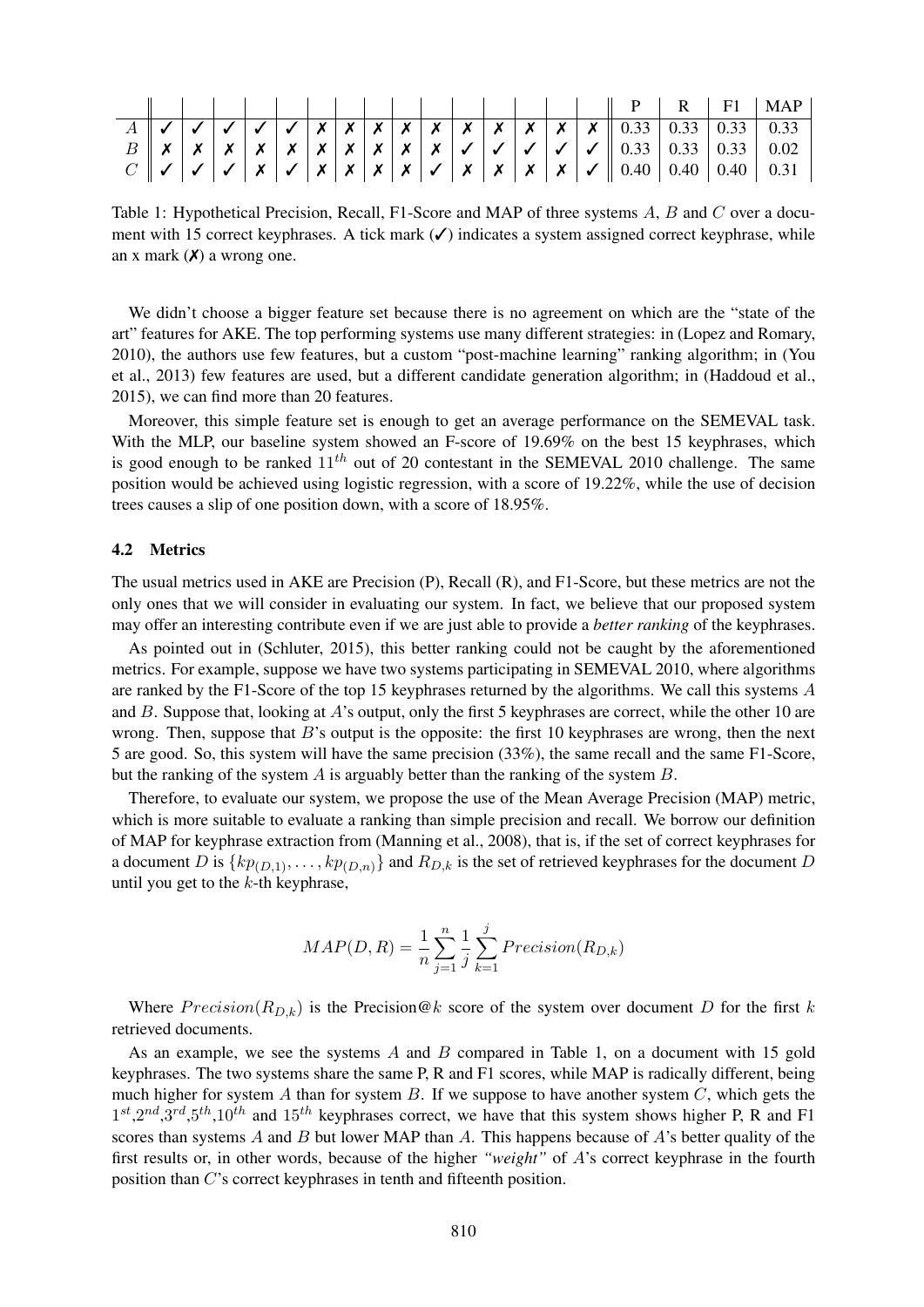

Figure 1: Scores obtained by running our keyphrase extraction algorithm over different feature sets. Note that "B" stands for "Baseline", "Sub" indicates the baseline features ran on the preprocessed documents, "inA" marks the *inAnaphora* feature, "NoR" marks the *numberOfReference* feature, "DPM" stands for the Document Phrase Maximality feature, and "All" indicates that the feature set contains all the aforementioned features.

## 5 Results

Combining the baseline features defined in Section 4.1 with our new features defined in Section 3.3 and the pre-processing technique we described in Section 3.4, we defined a total of 36 different AKE pipelines. These pipelines were built by running the three machine learning algorithms we choose on baseline feature set first, then adding DPM and our anaphora-based features, then combining the features together, both on the original SEMEVAL 2010 dataset and the text preprocessed with our technique.

The neural network was the best performing algorithm overall, and we can see its results in Figure 1. The first impression is that there is generally a little improvement in F1-Score, with the baseline algorithm on the original documents still being the second best feature set with this metric.

Nevertheless, looking at the Precision@5 score, we see that our approach has a significant impact: as shown in Figure 1 (left column), the combination of the linguistic features with the statistical ones, both in the original documents and in the ones with preprocessing, the precision score is greater than the one obtained for the baseline set. In particular, starting from the result of 25.60% for the baseline, we reach a score of 27.60% in precision just by using *inAnaphora* feature and 30.00% adding also *numOfReference* and *DPM*. A similar behavior can be observed in the results when considering that the substitution technique is performed in the preprocessing. In fact, while on the preprocessed text the baseline features show no improvement, a more interesting result can be seen using the linguistic features, for which precision score raises from the baseline's 23.40%, to 26.00% adding *inAnaphora*, and to 29.00% combining all the features together.

Looking at the scores of MAP, we can see that using all features on the original dataset offers the best ranking, as it would be expected by the high Precision@5 score; this confirms our idea of combining the anaphora-based features with DPM. Interestingly enough, most of the other feature sets show a slight decrease in the quality of the ranking, probably because the gain in precision is not high enough to balance the decrease in recall.

Taking into account just the second approach, the results provide evidence of our initial assumptions on the importance of using *inAnaphora* feature over preprocessed text. Precision and F1-Score show a more significant increment when using preprocessed documents, and the reason can be found in a second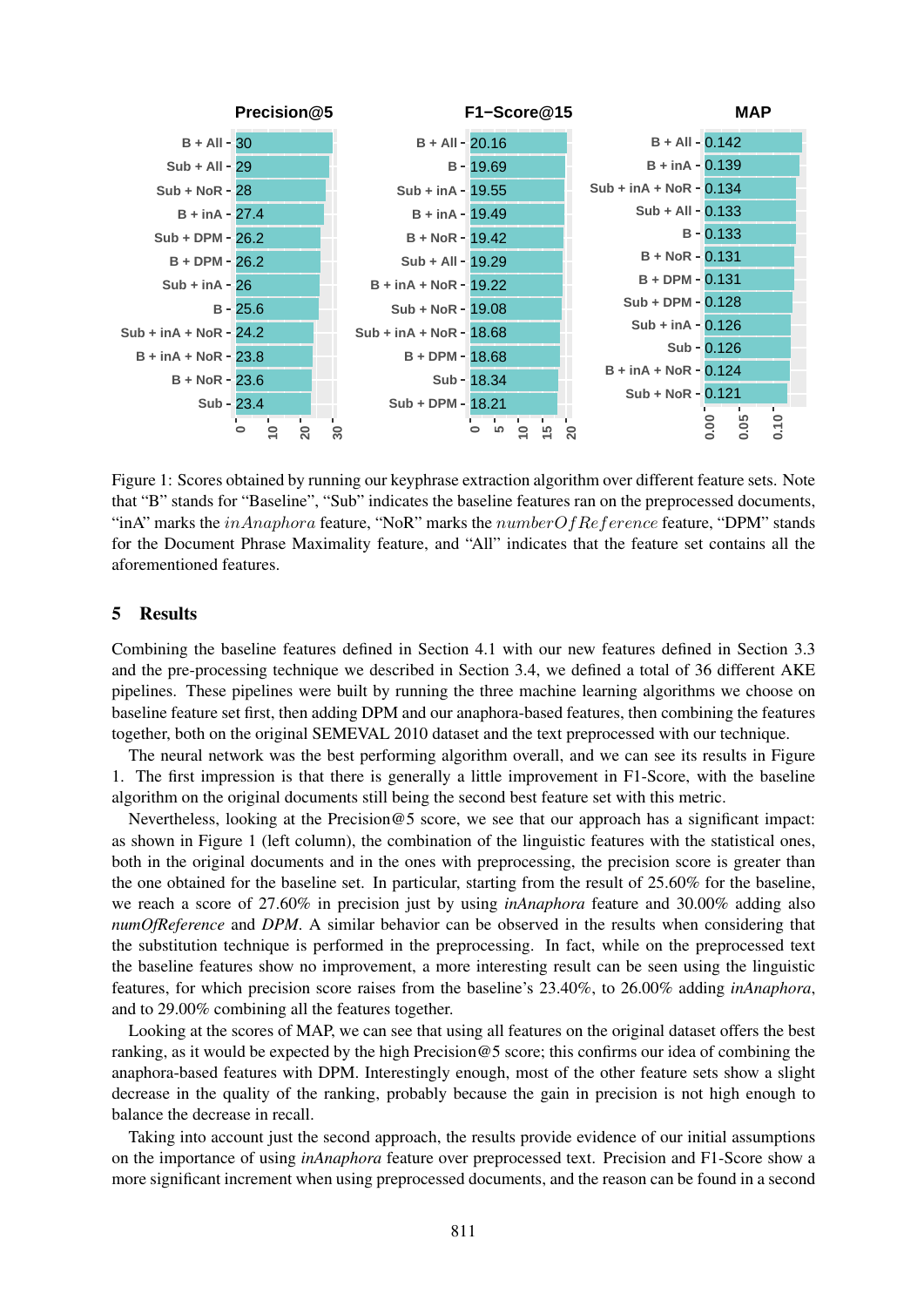parsing with more coherent coreference chains. In details, coreference resolution and so our features that depend from it improve because the substitution of pronouns with the common antecedent in the first chain produces a text with more noun phrases and less pronouns. This way, the parse tree of the preprocessed text is simpler, so the relationships between the "new" noun phrases are more clear. This allows the anaphora resolution library to find more anaphors and to better detect pleonastic pronouns, thus obtaining a more precise score for our feature.

The other ML algorithms (not shown in the figures) seem to prove the conclusions we obtain from the neural network: using either decision trees or logistic regression the behavior is similar to the one described for the neural network, with a relatively stable F1-Score on the top 15 extracted keyphrases, but a significant increase in Precision@5 and MAP score when adding linguistic features. It is interesting that for both algorithms, using all features on the original documents offers highest Precision@5 and MAP scores, confirming the results shown in Figure 1. In particular, with this features/dataset combination, with the glm library we see slight rises in Precision @5, F1-Score @15 and MAP from 24% to 24.4%, from 19.22% to 20.30% and from 0.127 o 0.136 respectively; for  $C_5$ .0, while F1-Score rises from 18.95% to just 19.29%, Precision@5 and MAP shows a more significant improvement from 22.2% to 26.8% and from 0.123 to 0.137 respectively, thus supposedly showing a better ranking of the keyphrases found. On the other hand, using the same feature set over the preprocessed documents still shows an improvement from the baseline, but with slightly lower scores.

# 6 Conclusions

Our analysis shows that anaphora and coreference resolution can be used for AKE with significant results. Like in (Hulth, 2003), we see that by exploiting linguistic knowledge in a keyphrase extraction algorithm it is possible to increase the precision of the results. We think that it is important to analyze the relationships which could arise when linguistic features are combined together with statistical features. For example, it is clear that preprocessing the input text by substituting the pronouns with the entity they refer to could increase the frequency of certain terms, thus statistical features like DPM can be useful to gain a performance boost.

A better result could be obtained by improving anaphora resolution performance, since the software we used was not always able to find all the correct anaphors, even if it is (or it is close to) the state of the art system for anaphora and coreference resolution at the time of writing. For example, looking at the example we introduced in Section 3.3, the algorithm was not able to detect the anaphora *director* from the sentence "*She was Director of the Software Engineering Division*", which means that we would not able to detect and replace correctly all the pronouns in the coreference chains or compute the value of our features correctly. This is confirmed by the fact that the *numOfReference* feature, which is based on the count of pronominal anaphors, had a positive impact on performance even after the text preprocessing, which *should* have had replaced all the pronouns with their antecedents.

As a future work, we consider the idea of using the outcomes of our preprocessing stage for improving anaphora resolution specifically for the task of keyphrase extraction, developing an ad-hoc mining algorithm for the parsing trees, with the goal of producing a better pre-processing algorithm and finding for each valuable pronoun a good candidate antecedent. Moreover, another interesting approach would be looking for statistical features other than DPM which are able to better interact with the anaphora-related ones.

## References

- Marco Basaldella, Dario De Nart, and Carlo Tasso. 2015. Introducing Distiller: a unifying framework for knowledge extraction. In *Proceedings of 1st AI\*IA Workshop on Intelligent Techniques At Libraries and Archives co-located with the XIV Conference of the Italian Association for Artificial Intelligence (AI\*IA 2015)*. Associazione Italiana per l'Intelligenza Artificiale.
- Dario De Nart, Dante Degl'Innocenti, Andrea Pavan, Marco Basaldella, and Carlo Tasso. 2015. Modelling the user modelling community (and other communities as well). In *User Modeling, Adaptation and Personalization:*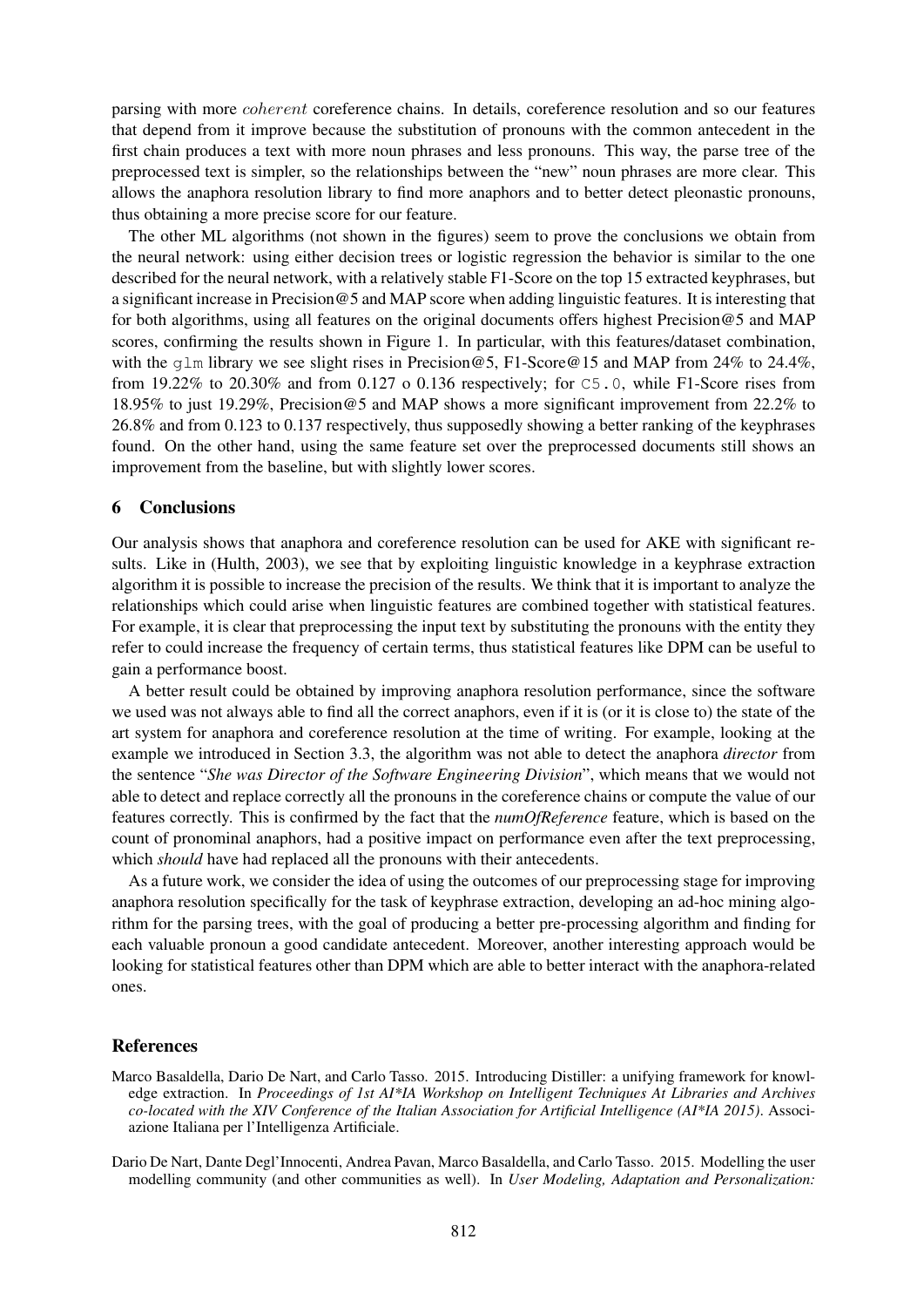*23rd International Conference, UMAP 2015, Dublin, Ireland, June 29 – July 3, 2015. Proceedings*, pages 357– 363. Springer International Publishing.

- Eibe Frank, Gordon W. Paynter, Ian H. Witten, Carl Gutwin, and Craig G. Nevill-Manning. 1999. Domain-specific keyphrase extraction. In *Proceedings of the Sixteenth International Joint Conference on Artificial Intelligence*, IJCAI '99, pages 668–673. Morgan Kaufmann Publishers Inc.
- Niyu Ge, John Hale, and Eugene Charniak. 1998. A statistical approach to anaphora resolution. In *In Proceedings of the Sixth Workshop on Very Large Corpora*, pages 161–170.
- Carl Gutwin, Gordon Paynter, Ian Witten, Craig Nevill-Manning, and Eibe Frank. 1999. Improving browsing in digital libraries with keyphrase indexes. *Decision Support Systems*, 27(1):81–104.
- Mounia Haddoud, Aïcha Mokhtari, Thierry Lecroq, and Saïd Abdeddaïm. 2015. Accurate keyphrase extraction from scientific papers by mining linguistic information. In *Proceedings of the Workshop Mining Scientific Papers: Computational Linguistics and Bibliometrics, 15th International Society of Scientometrics and Informetrics Conference (ISSI), Istanbul, Turkey*.

Michael Alexander Kirkwood Halliday and Ruqaiya Hasan. 2014. *Cohesion in english*. Routledge.

- Kazi Saidul Hasan and Vincent Ng. 2014. Automatic keyphrase extraction: A survey of the state of the art. In *Proceedings of the 52nd Annual Meeting of the Association for Computational Linguistics (Volume 1: Long Papers)*, pages 1262–1273. Association for Computational Linguistics.
- Anette Hulth. 2003. Improved automatic keyword extraction given more linguistic knowledge. In *Proceedings of the 2003 Conference on Empirical Methods in Natural Language Processing*, EMNLP '03, pages 216–223. Association for Computational Linguistics.
- Su Nam Kim, Olena Medelyan, Min-Yen Kan, and Timothy Baldwin. 2010. Semeval-2010 task 5: Automatic keyphrase extraction from scientific articles. In *Proceedings of the 5th International Workshop on Semantic Evaluation*, pages 21–26. Association for Computational Linguistics.
- Paul R Kroeger. 2005. *Analyzing grammar: An introduction*. Cambridge University Press.
- Shalom Lappin and Herbert J Leass. 1994. An algorithm for pronominal anaphora resolution. *Computational linguistics*, 20(4):535–561.
- Zhiyuan Liu, Peng Li, Yabin Zheng, and Maosong Sun. 2009. Clustering to find exemplar terms for keyphrase extraction. In *Proceedings of the 2009 Conference on Empirical Methods in Natural Language Processing: Volume 1 - Volume 1*, EMNLP '09, pages 257–266. Association for Computational Linguistics.
- Patrice Lopez and Laurent Romary. 2010. HUMB: Automatic key term extraction from scientific articles in GROBID. In *Proceedings of the 5th International Workshop on Semantic Evaluation*, SemEval '10, pages 248–251. Association for Computational Linguistics.
- Christopher D. Manning, Prabhakar Raghavan, and Hinrich Schütze. 2008. An Introduction to Information Re*trieval*. Cambridge University Press.
- Christopher D. Manning, Mihai Surdeanu, John Bauer, Jenny Finkel, Steven J. Bethard, and David McClosky. 2014. The Stanford CoreNLP natural language processing toolkit. In *Association for Computational Linguistics (ACL) System Demonstrations*, pages 55–60.
- Rada Mihalcea and Paul Tarau. 2004. Textrank: Bringing order into texts. In Dekang Lin and Dekai Wu, editors, *Proceedings of EMNLP 2004*, pages 404–411, Barcelona, Spain, July. Association for Computational Linguistics.
- Ruslan Mitkov. 2014. *Anaphora resolution*. Routledge.
- Thuy Dung Nguyen and Min-Yen Kan. 2007. Keyphrase extraction in scientific publications. In *Asian Digital Libraries. Looking Back 10 Years and Forging New Frontiers*, pages 317–326. Springer.
- Nirmala Pudota, Antonina Dattolo, Andrea Baruzzo, and Carlo Tasso. 2010. A new domain independent keyphrase extraction system. In *Digital Libraries: 6th Italian Research Conference, IRCDL 2010, Padua, Italy, January 28-29, 2010. Revised Selected Papers*, pages 67–78. Springer Berlin Heidelberg.
- Natalie Schluter. 2015. A critical survey on measuring success in rank-based keyword assignment to documents. *22eme Traitement Automatique des Langues Naturelles, Caen*.